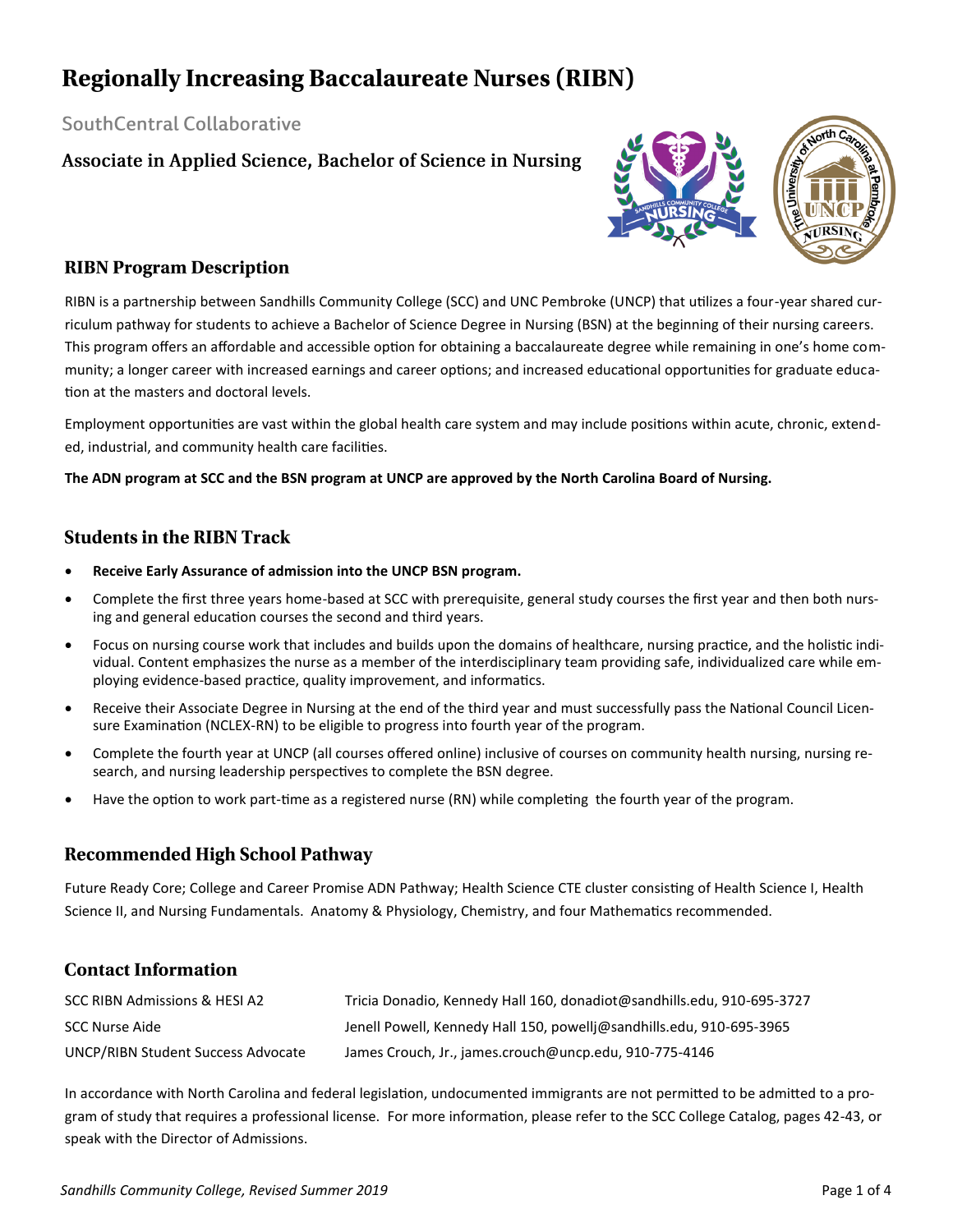# **RIBN ADMISSION REQUIREMENTS**

All students applying for the RIBN program must complete the following steps:

- Have a minimum High School GPA of 3.0 unweighted; OR minimum GPA of 3.0 in college classes if the student has completed more than 12 credit hours;
- Complete and submit an SCC Admissions Application and UNCP Admission Application;
- Submit official transcripts to SCC and UNCP from all previously attended high schools and colleges;
- Submit SAT/ACT or college placement test scores to SCC and UNCP: Place into ENG 111 without a corequisite and place into MAT 143/152 without a corequisite;
- Contact the RIBN Student Success Advocate to obtain and submit a RIBN Application;
- Meet with your SCC RIBN advisor to register for classes.

Students seeking to enter the RIBN track at the beginning of Year Two must also:

 Have a minimum 2.8 college GPA; have completed or be able to complete all Year One courses and the Nurse Aide requirement before entering the program; have already achieved the necessary score on the HESI A2 exam at the time of submitting their RIBN application.

### **Deadlines**

**Priority Applications are due by February 1.** Students are encouraged to apply during the fall semester during the year prior to their anticipated entry. Seating is limited. Qualified applicants will be placed until the program limit is reached.

## PROGRAM REQUIREMENTS and PROGRESSION

**Students must have already completed, or be able to complete by the end of Year One, a** *state-approved Nurse Aide I course***.** If the course was completed more than 2 years from the start of Year Two, students must also have an active listing on the North Carolina NA I registry.

As the RIBN program features a structured curriculum, all students must remain in compliance with the plan of study, as determined by their academic advisor, throughout the program, and must notify their academic advisor of any changes to their academic schedule. Failure to do so may result in dismissal from the RIBN track.

#### **YEAR ONE**

**The HESI A2 (Admission Assessment Exam) must be completed by May 1.** A 75+ cumulative score, including a 75+ in reading comprehension and a 75+ in math, is required on one single test date. (The cumulative score is the average of all five sections tested: Reading Comprehension, Grammar, Vocabulary, Anatomy & Physiology, and Math)

- Students can only take the HESI A2 twice in an academic year (Aug-July).
- Dates and registration are online and can be accessed from the Nursing department webpage.
- Cost is \$42 (price subject to change).
- A photo ID is required.
- HESI A2 scores for tests taken within the last three years will be reviewed.

Complete first year curriculum plan. Achieve a grade of "C" or better in all courses.

Submit the Certificate of Completion from a state-approved NA I training program.

Students who successfully complete all year one courses, achieve and maintain a GPA of 2.8 or greater, and pass the HESI A2 exam will be offered a seat in the fall ADN Program.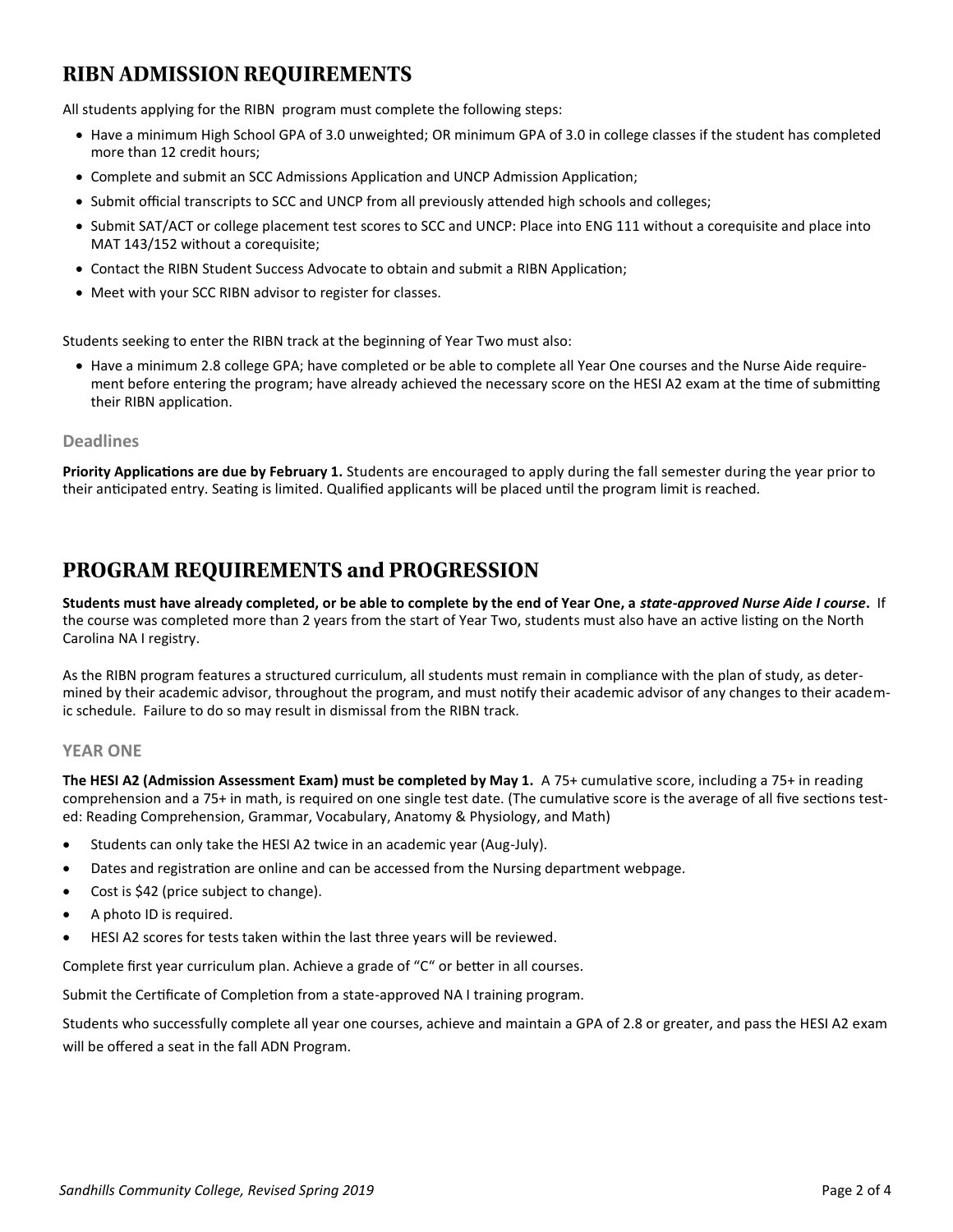# **ADN ADMISSION and ADDITIONAL INFORMATION**

### **Prior to Fall Semester, Year Two**

RIBN students qualified to enter the fall ADN class must attend a Nursing Department Orientation (summer) and submit all required documents by the designated the due date. Students will receive a final placement letter once all additional requirements have been met: submit medical form and immunization records; submit current CPR certification card: *American Heart Association – Basic Life Support (CPR and AED) Program.*

- SCC offers a state-approved Nurse Aide I course as a college-credit course, NAS 101, or as a Continuing Education course. Either option is acceptable. For questions regarding the Nurse Aide requirement, please speak to the Nurse Aide Program Coordinator.
- Students are responsible for extra costs for uniforms, supplies, medical exams, insurance, criminal background checks and drug screening, travel to clinical sites, and clinical agency requirements. Initial costs may exceed \$3000.
- Students with a criminal conviction or North Carolina Nurse Aide I Registry listing with substantiated findings of abuse, neglect, or misappropriation might not be eligible for licensure, which is required for employment. In North Carolina, each situation is evaluated individually by the North Carolina Board of Nursing.
- Drug screens and background checks are required by our clinical affiliates in order to attend clinical rotations. Complete information regarding the procedure will be provided at the information session.
- For complete information and updates, go to sandhills.edu/nursing/ribn.
- If you have previously been enrolled in the Sandhills Nursing program (ADN or PN) please speak with your nursing advisor.

### **YEARS TWO AND THREE**

- Complete second and third year curriculum plans at SCC.
- Maintain a minimum 2.8 GPA.
- Graduate with an Associate Degree in Nursing at the end of Year Three.
- Take the NCLEX-RN and obtain an RN license to Practice in North Carolina prior to the fall semester of Year Four.

## **UNCP BSN COMPLETION**

**YEAR FOUR**

- Students may elect to work part-time with select practice partners.
- Complete fourth year curriculum plan at UNCP.
- Graduate with a Bachelor of Science in Nursing at the end of Year Four.

## **LOCATION and SCHEDULES**

General education classes in Years One, Two and Three are located on the Sandhills Community College campus in Pinehurst. Some classes may be available online.

Nursing clinical classes in Years Two and Three are located on the Sandhills Community College campus in Pinehurst. Clinical courses meet face-to-face three-four days a week.

Nursing clinical assignments in years Two and Three are located at a variety of sites in and around Moore County. Clinical assignments vary by semester. Students should expect at least one full clinical day each semester; some semesters may require 2-3 clinical days per week as the program progresses..

UNCP Nursing classes in Year Four are available completely online. Face-to-face classes may be available on a limited basis with approval from the RN-BSN Coordinator.